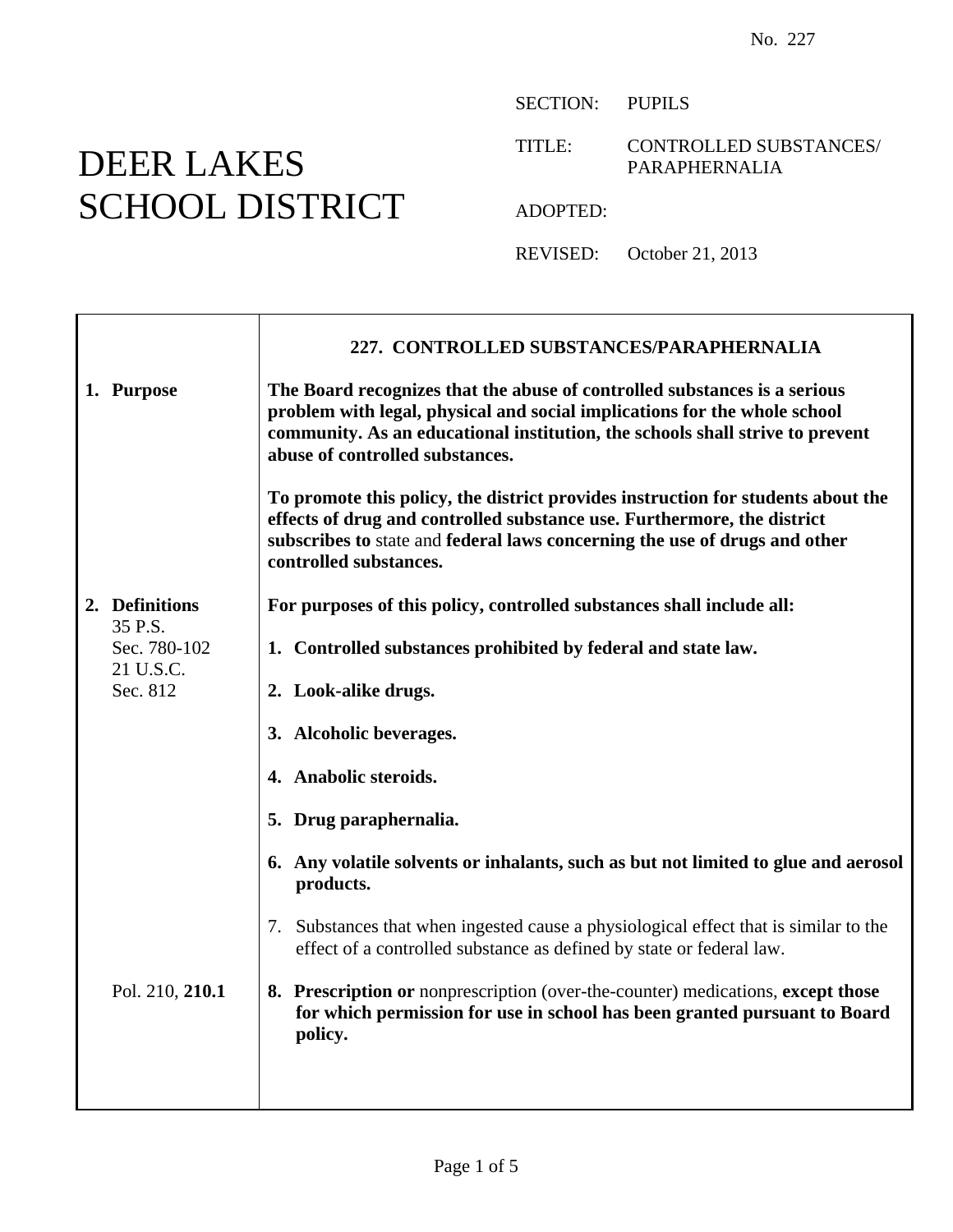|                                                                                               | For purposes of this policy, under the influence shall include any consumption<br>or ingestion of controlled substances by a student.                                                                                                                                                                                                                    |
|-----------------------------------------------------------------------------------------------|----------------------------------------------------------------------------------------------------------------------------------------------------------------------------------------------------------------------------------------------------------------------------------------------------------------------------------------------------------|
|                                                                                               | For purposes of this policy, look-alike drug shall include any pill, capsule, tablet,<br>powder, plant matter or other item or substance that is designed or intended to<br>resemble a controlled substance prohibited by this policy, or is used in a manner<br>likely to induce others to believe the material is a controlled substance.              |
| 3. Authority<br>SC 510, 511<br>Title 22<br>Sec. 12.3                                          | The Board prohibits students from using, possessing, distributing, and being<br>under the influence of any controlled substances during school hours, at any<br>time while on school property, at any school-sponsored activity, and during the<br>time spent traveling to and from school and to and from school-sponsored<br>activities.               |
| SC 1302.1-A,<br>$1303-A$<br>42 Pa. C.S.A.<br>Sec. 8337<br>Pol. 218, 233, 236                  | Students shall be disciplined for such use, possession or distribution of drugs or<br>other controlled substances, including but not limited to suspension from school<br>or school-sponsored activities, expulsion and referral for prosecution, in<br>accordance with law, regulations and Board policy.                                               |
|                                                                                               | The Board may require participation in drug counseling, rehabilitation, testing<br>or other programs as a condition of reinstatement into the school's educational,<br>extracurricular or athletic programs resulting from violations of this policy.                                                                                                    |
| Title 22<br>Sec. 10.23<br>20 U.S.C.<br>Sec. 1400 et seq<br>Pol. 103.1, 113.1,<br>113.2, 805.1 | In the case of a student with a disability, including a student for whom an<br>evaluation is pending, the district shall take all steps required to comply with<br>state and federal laws and regulations, the procedures set forth in the<br>memorandum of understanding with local law enforcement and Board policies.<br><b>Off-Campus Activities</b> |
| Pol. 218                                                                                      | This policy shall also apply to student conduct that occurs off school property<br>and would otherwise violate the Student Code of Conduct if any of the following<br>circumstances exist:                                                                                                                                                               |
|                                                                                               | The conduct occurs during the time the student is traveling to and from school or<br>1.<br>traveling to and from school-sponsored activities, whether or not via school<br>district furnished transportation.                                                                                                                                            |
| Pol. 122, 123                                                                                 | The student is a member of an extracurricular activity and has been notified<br>$2_{\cdot}$<br>that particular off-campus conduct could result in exclusion from such<br>activities.                                                                                                                                                                     |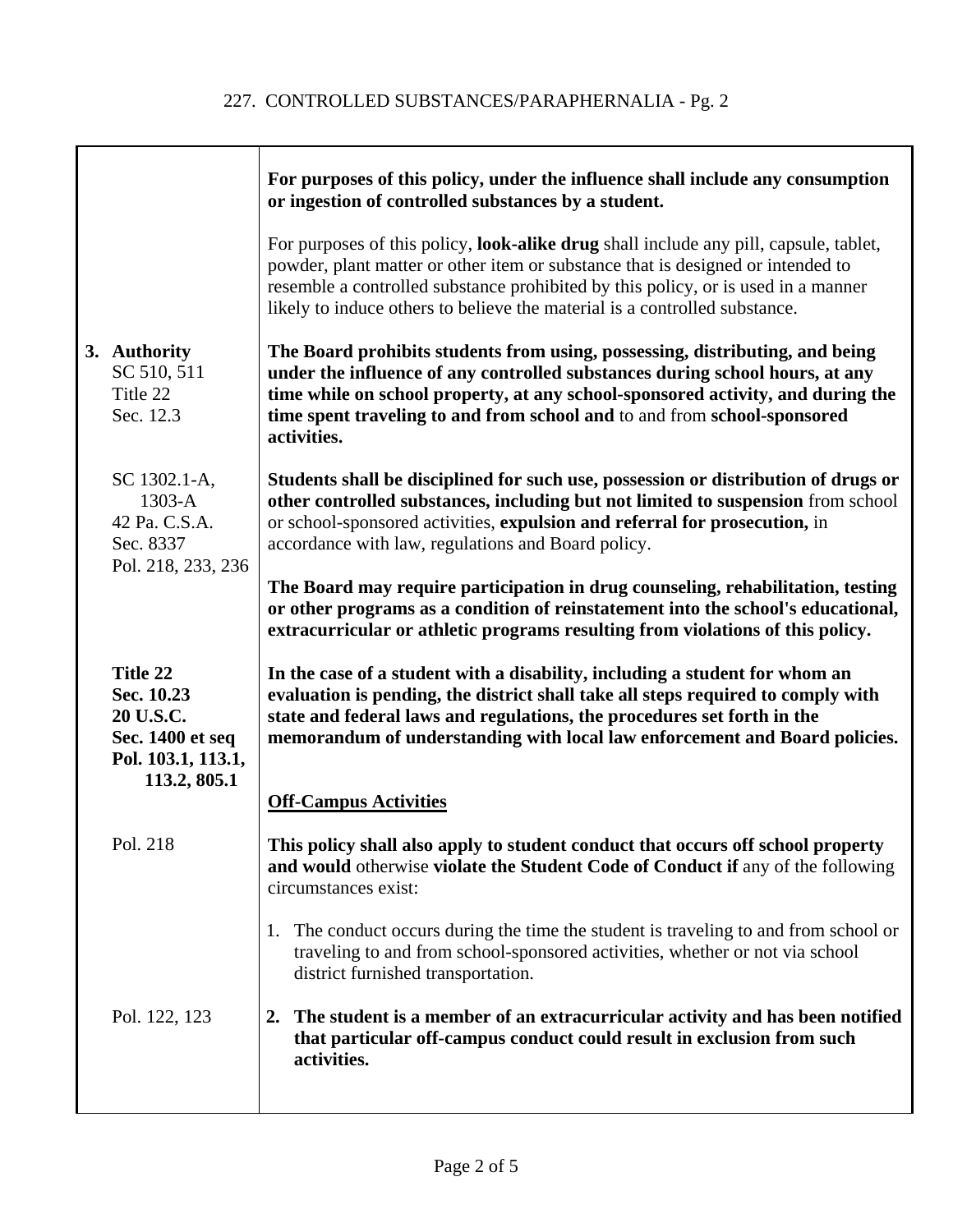٦

|                                                                                | 3. Student expression or conduct materially and substantially disrupts the<br>operations of the school, or the administration reasonably anticipates that<br>the expression or conduct is likely to materially and substantially disrupt the<br>operations of the school.                                                                                                                                                                                                                                                                                                                  |
|--------------------------------------------------------------------------------|--------------------------------------------------------------------------------------------------------------------------------------------------------------------------------------------------------------------------------------------------------------------------------------------------------------------------------------------------------------------------------------------------------------------------------------------------------------------------------------------------------------------------------------------------------------------------------------------|
|                                                                                | 4. The conduct has a direct nexus to attendance at school or a school-<br>sponsored activity, for example, a transaction conducted outside of school<br>pursuant to an agreement made in school, that would violate the Student Code<br>of Conduct if conducted in school.                                                                                                                                                                                                                                                                                                                 |
|                                                                                | 5. The conduct involves the theft or vandalism of school property.                                                                                                                                                                                                                                                                                                                                                                                                                                                                                                                         |
|                                                                                | 6. There is otherwise a nexus between the proximity or timing of the conduct in<br>relation to the student's attendance at school or school-sponsored activities.                                                                                                                                                                                                                                                                                                                                                                                                                          |
| 4. Delegation of<br><b>Responsibility</b>                                      | The Superintendent or designee shall enforce regulations as outlined in this policy<br>and related policies as follows:                                                                                                                                                                                                                                                                                                                                                                                                                                                                    |
| SC 1302.1-A,<br>$1303-A$<br>42 Pa. C.S.A.<br>Sec. 8337                         | 1. Establish procedures to deal with students suspected of using, possessing,<br>being under the influence, or distributing controlled substances in school.                                                                                                                                                                                                                                                                                                                                                                                                                               |
|                                                                                | 2. Disseminate to students, parents/guardians and staff the Board policy<br>governing student abuse of controlled substances.                                                                                                                                                                                                                                                                                                                                                                                                                                                              |
|                                                                                | 3. Provide education concerning the dangers of abusing controlled substances.                                                                                                                                                                                                                                                                                                                                                                                                                                                                                                              |
|                                                                                | 4. Establish procedures for education and readmission to school of students<br>convicted of offenses involving controlled substances.                                                                                                                                                                                                                                                                                                                                                                                                                                                      |
| 5. Guidelines<br>Pol. 218, 233                                                 | Violations of this policy may result in disciplinary action up to and including<br>expulsion and referral for prosecution.                                                                                                                                                                                                                                                                                                                                                                                                                                                                 |
| SC 1302.1-A,<br>1303-A<br>Title 22<br>Sec. 10.2, 10.21,<br>10.22<br>Pol. 805.1 | The Superintendent or designee shall immediately report required incidents and<br>may report discretionary incidents involving possession, use or sale of<br>controlled substances on school property, at any school-sponsored activity or on<br>a conveyance providing transportation to or from a school or school-sponsored<br>activity to the local police department that has jurisdiction over the school's<br>property, in accordance with state law and regulations, the procedures set forth in<br>the memorandum of understanding with local law enforcement and Board policies. |
|                                                                                |                                                                                                                                                                                                                                                                                                                                                                                                                                                                                                                                                                                            |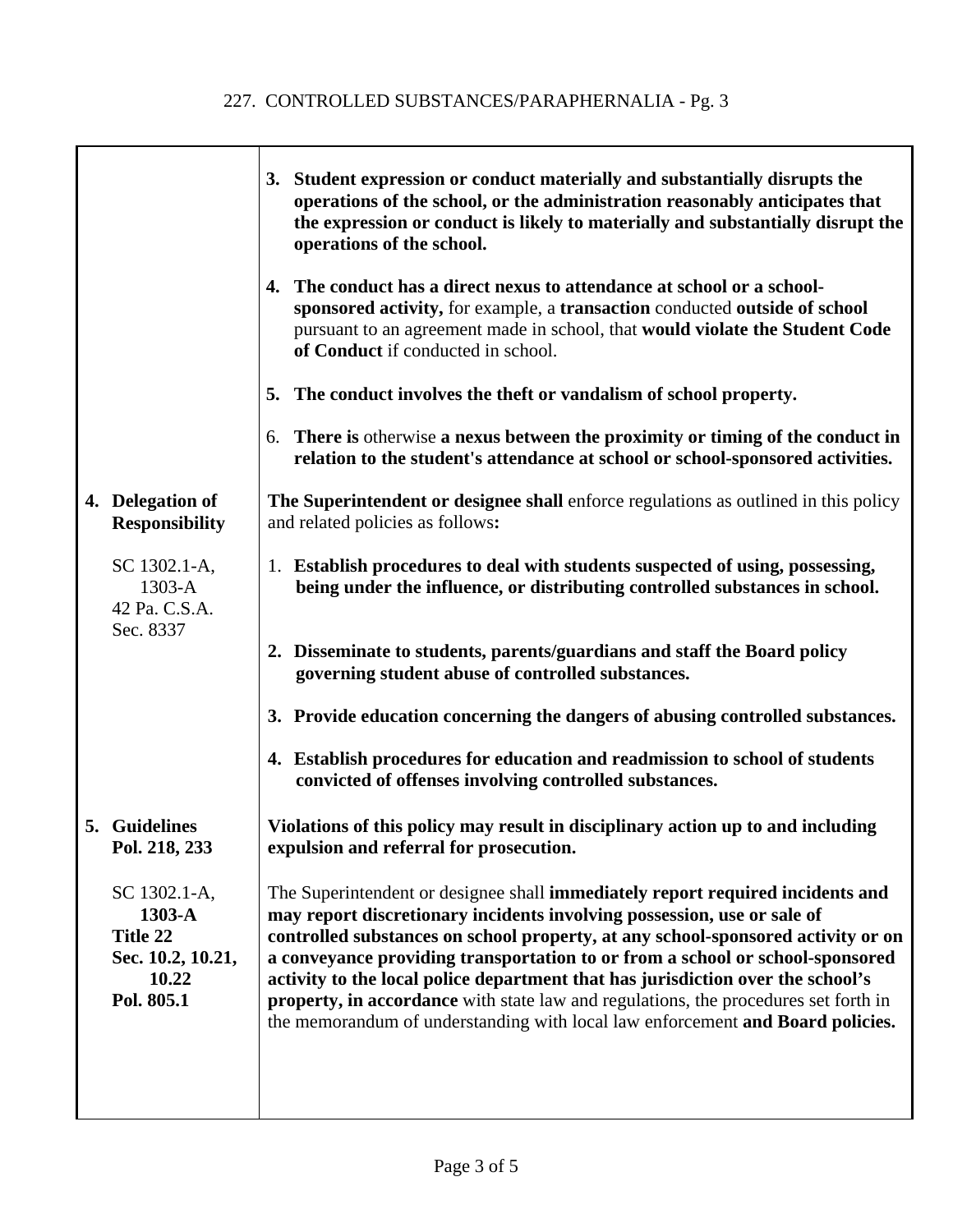| Title 22<br>Sec. 10.2, 10.25<br>Pol. 805.1 | The Superintendent or designee shall notify the parent/guardian of any student<br>directly involved in an incident involving possession, use or sale of controlled<br>substances as a victim or suspect immediately, as soon as practicable. The<br>Superintendent or designee shall inform the parent/guardian whether or not<br>the local police department that has jurisdiction over the school property has<br>been or may be notified of the incident. The Superintendent or designee shall<br>document attempts made to reach the parent/guardian. |
|--------------------------------------------|-----------------------------------------------------------------------------------------------------------------------------------------------------------------------------------------------------------------------------------------------------------------------------------------------------------------------------------------------------------------------------------------------------------------------------------------------------------------------------------------------------------------------------------------------------------|
| SC 1303-A<br>Pol. 805.1                    | In accordance with state law, the Superintendent shall annually, by July 31, report<br>all incidents of possession, use or sale of controlled substances to the Office for<br><b>Safe Schools.</b>                                                                                                                                                                                                                                                                                                                                                        |
|                                            | In all cases involving students and controlled substances, the need to protect the<br>school community from undue harm and exposure to drugs shall be recognized.                                                                                                                                                                                                                                                                                                                                                                                         |
|                                            | No student may be admitted to a program that seeks to identify and rehabilitate<br>the potential abuser without the intelligent, voluntary and aware consent of the<br>student and parent/guardian.                                                                                                                                                                                                                                                                                                                                                       |
|                                            | <b>Anabolic Steroids</b>                                                                                                                                                                                                                                                                                                                                                                                                                                                                                                                                  |
| 35 P.S.<br>Sec. 807.1                      | The Board prohibits the use of anabolic steroids by students involved in school-<br>related athletics, except for a valid medical purpose. Body building and muscle<br>enhancement, increasing muscle bulk or strength, or the enhancement of<br>athletic ability are not valid medical purposes. Human Growth Hormone<br>(HGH) shall not be included as an anabolic steroid.                                                                                                                                                                             |
| 35 P.S.<br>Sec. 807.2<br>Pol. 233          | Students shall be made aware of the dangers of steroid use; that anabolic<br>steroids are classified as controlled substances; and that their use, unauthorized<br>possession, purchase, or sale could subject students to suspension, expulsion<br>and/or criminal prosecution.                                                                                                                                                                                                                                                                          |
| 35 P.S.<br>Sec. 807.3                      | The following minimum penalties are prescribed for any student athlete found<br>in violation of the prohibited use of anabolic steroids:                                                                                                                                                                                                                                                                                                                                                                                                                  |
|                                            | 1. For a first violation, suspension from school athletics for the remainder of<br>the season.                                                                                                                                                                                                                                                                                                                                                                                                                                                            |
|                                            | 2. For a second violation, suspension from school athletics for the remainder of<br>the season and for the following season.                                                                                                                                                                                                                                                                                                                                                                                                                              |
|                                            | 3. For a third violation, permanent suspension from school athletics.                                                                                                                                                                                                                                                                                                                                                                                                                                                                                     |
|                                            |                                                                                                                                                                                                                                                                                                                                                                                                                                                                                                                                                           |